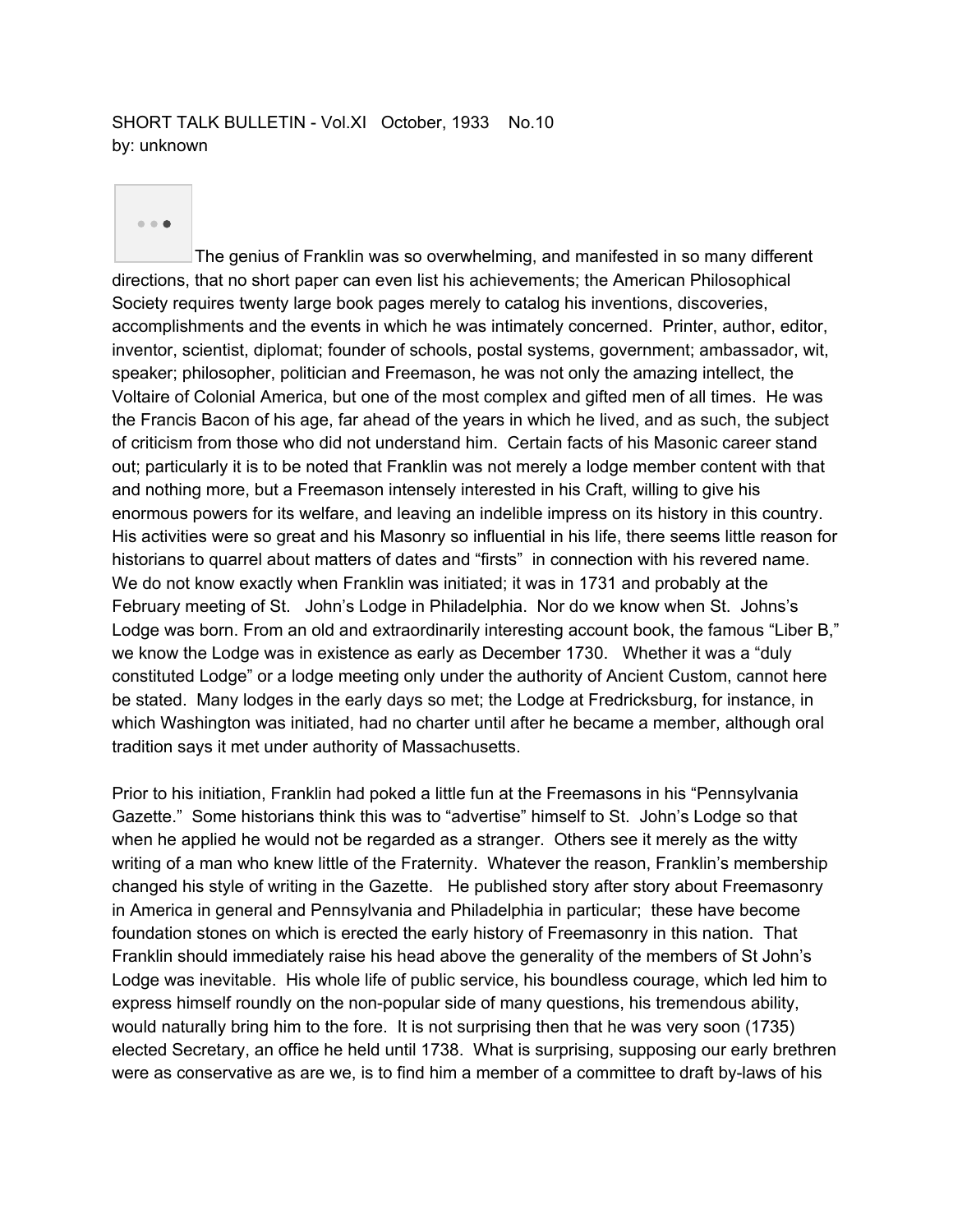lodge in 1732; to this happening we are indebted for certain pages in "Liber B" in the handwriting of the great patriot.

Still more amazing in these days of lengthy years of service before a brother receives any recognition in Grand Lodge, is his appointment as Junior Warden of the Grand Lodge of Pennsylvania on St. John the Baptist's Day, June 24, 1732. No attempt will here be made to go into those matters of Masonic historical controversy at issue between brethren in Pennsylvania and Massachusetts. No opinion is here expressed as to whether that Grand Lodge of Pennsylvania was or was not a "duly constituted body." Here the title is used as it was by Franklin. Even those who believe that this Grand Lodge was not "really" a Grand Lodge but only St John's Lodge working as a Grand Lodge, are glad to know that Franklin became its Grand Master in 1734.

The first or Mother Grand Lodge was formed in London in 1717. Six years after "Anderson's Constitutions" was first published. The second edition did not appear until 1738, and by 1734, the edition of 1723 was long exhausted. This was an opportunity - who better might print the "Constitutions" for American Masons than the Grand Master? The "Pennsylvania Gazette, from May 9 to 16, 1734, carried the following advertisement:

"THE CONSTITUTIONS OF THE FREEMASON; Containing the History, Charges, Regulations, etc., of that most ancient and Right Worshipful Fraternity, London Printed, Reprinted, by B. Franklin, in the year of Masonry 5734. Price Stitch'd 2s6, bound 4s." The book was delayed; perhaps even Franklin's press was subject to the slowness which modern authors sometimes find in printing houses! It was not until August that the "Masons' Book" was ready; then seventy copies were sent to Boston, others to Charleston, and still later, more to Boston. Some fifteen copies of the Masonic rarity are still cherished in Masonic Libraries.

On November 28, 1734, he wrote twice to Massachusetts. One letter was to Henry Price, "Right Worshipful Grand Master" and the Grand Lodge in Massachusetts. The other was to "Dear Brother Price." With one other, these are the only known letters Franklin wrote about Freemasonry. They are important enough to quote:

"Right Worshipful Grand Master and Most Worthy and Dear Brethren:

"We acknowledge your favor of the 23rd of October past, and rejoice that the Grand Master (whom God Bless) hath so happily recovered from his late indisposition; and we now, glass in hand, drink to the establishment of his health, and the prosperity of your whole Lodge. "We have seen in the Boston prints an article of news from London, importing that a Grand Lodge held there in August last, Mr. Price's deputation and power was extended over all America, which advice we hope is true, and we heartily congratulate him thereupon and though this has not been as yet regularly signified to us by you, yet, giving credit thereto, we think it our duty to lay before your Lodge what we apprehend needful to be done for us in order to promote and strengthen the interest of Masonry in this Provence (which seems to want the sanction of some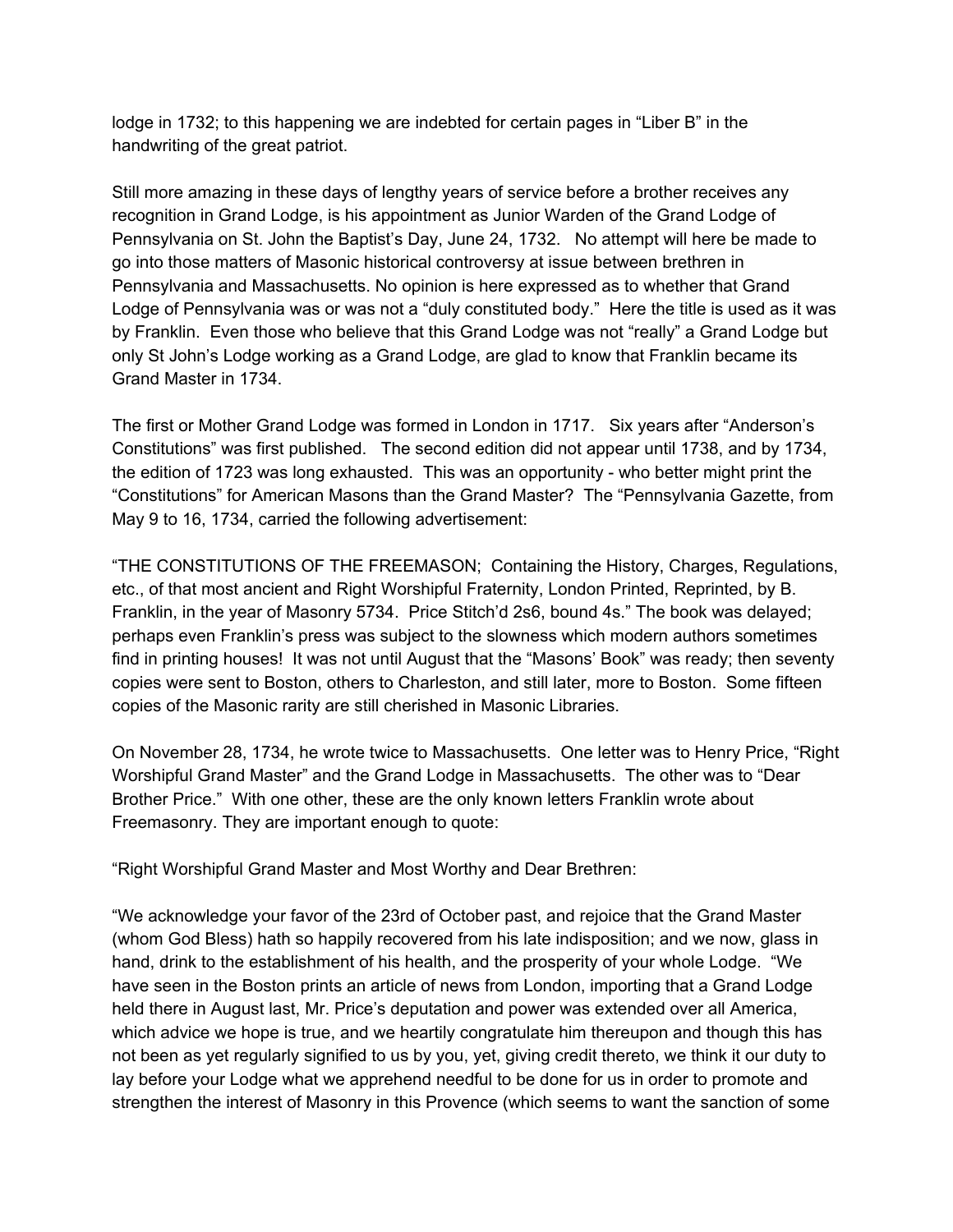authority derived from home to give the proceedings and determinations of our Lodge their due weight) to wit, a Deputation or Charter granted by the Right Worshipful Mr. Price, by virtue of his commission from Britain, confirming the Brethren of Pennsylvania in the privileges they at present enjoy of holding annually their Grand Lodge, choosing their Grand Master, Wardens and other officers, who may manage all affairs relating to the Brethren here with full power and authority, according the customs and usages of Masons, the said Grand Master of Pennsylvania only yielding his chair, when the Grand Master of all America shall be in place. This, if it seems good and reasonable to you to grant, will not only be extremely agreeable to us, but will also, we are confident, conduce much to the welfare, establishment and reputation of Masonry in these parts. We therefore submit it for your consideration, and, as we hope our request will be complied with, we desire that it may be done as soon as possible, and also accompanied with a copy of the R.W. Grand Master's first Deputation, and of the instrument by which it appears to be enlarged as above-mentioned, witnessed by your Wardens, and signed by the secretary; for which favours this Lodge doubts not of being able to behave as not to be thought ungrateful. "We are, Right Worshipful Grand Master and Most Worthy Brethren, Your affectionate Brethren and obliged humble servants, Signed at the request of the Lodge, B. Franklin, G.M. Philadelphia, Nov. 28, 1734" "Dear Brother Price: - I am glad to hear of your full recovery. I hoped to have seen you here this Fall, agreeable to the expectation you were so good as to give me; but since sickness has prevented your coming while the weather was moderate, I have no room to flatter myself with a visit from you before the Spring, when a deputation of the Brethren here will have an opportunity of showing how much they esteem you. I beg leave to recommend their request to you, and inform you, that some false and rebel foreigners, being about to set up a distinct Lodge in opposition to the old and true Brethren here, pretending to make Masons for a bowl of punch, and the Craft is like to come into disesteem among us unless the true Brethren are countenanced and distinguished by some special authority as herein desired. I entreat, therefore, that whatever you shall think proper to do herein may be sent by the next post, if possible, or the next following.

"I am, Your Affectionate Brother and Humble Servt" B. Franklin, G.M. Pennsylvania, Philadelphia, Nov. 28, 1734" "P.S. - If more of the Constitutions are wanted among you, please hint me."

The address upon the letters is:

To Mr. Henry Price

At the Brazen Head Boston."N.E."

These letters are variously "explained" according to the point of view of the apologists. M.W. Melvin M. Johnson, Past Grand Master of Massachusetts, noted Masonic historian, says: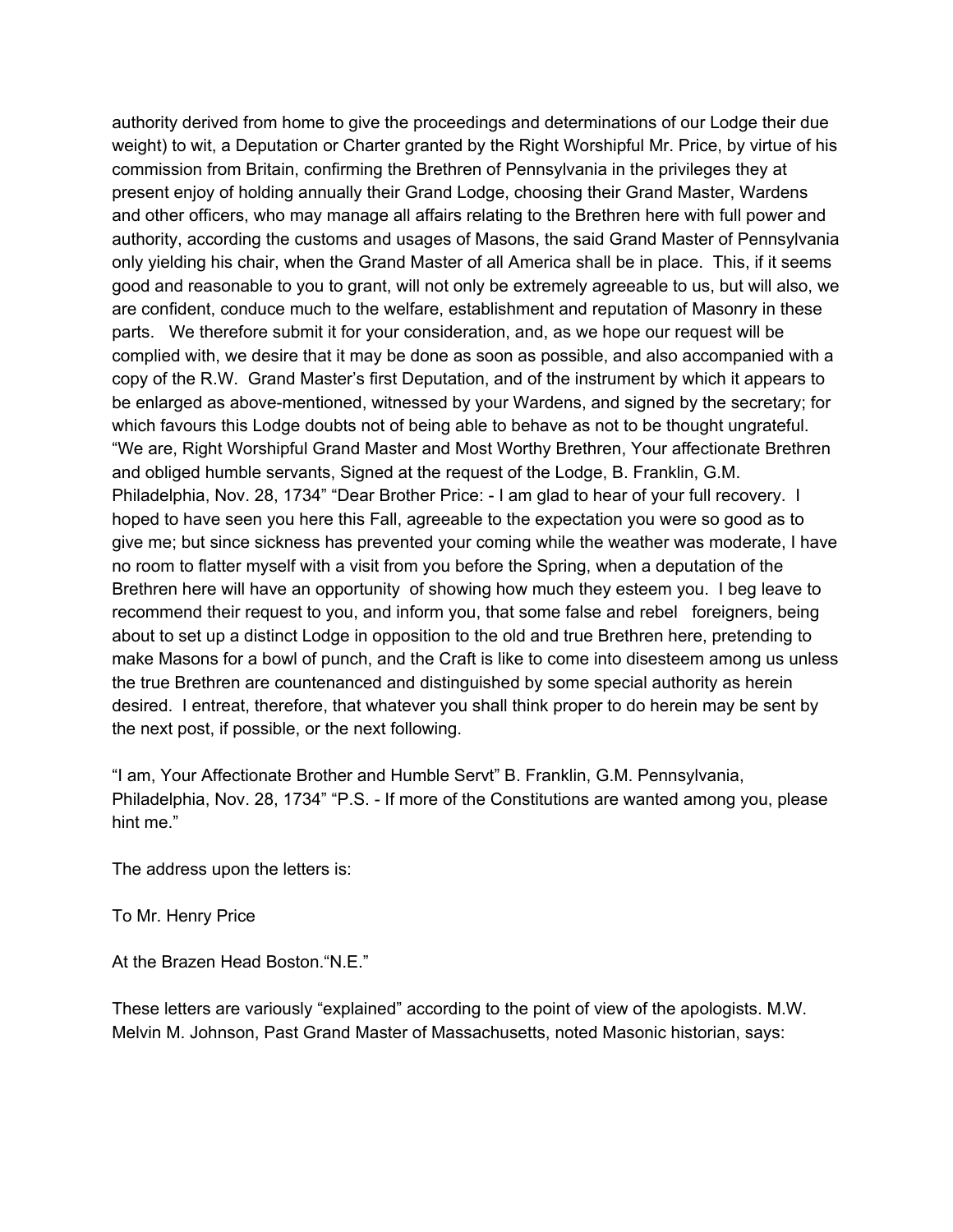"Should all other evidence and arguments be disregarded, these letters are definite and final. They establish that Pennsylvania Masonry as wanting in authority, i.e., was not duly constituted; that Henry Price was the 'Founder of Duly Constituted Masonry in America.'"

Brother J.E. Burnett Buckenham, M.D., writing as Librarian and Curator of the Grand Lodge of Pennsylvania, in "The Amazing Benjamin Franklin," says:

"Whether these letters were written as an excuse for bringing up the subject of the sale of more Constitution Books, or from a real (rather than fancied) danger to the Craft from not having a warrant of constitution, the writer does not pretend to say."

In 1738 were heard the first rumblings of that anti-Masonic excitement which was to shake the Masonic world nearly a hundred years later. A young man was killed as a result of a mock Masonic initiation. This was seized upon by a rival of Franklin, Willliam Bradford, publisher of the "American Weekly Mercury," as a pretext on which to launch attacks on Franklin and his connection with Freemasonry. The incident raised anxiety in the hearts of Franklin's father and mother over their son's being a member of the Order. To allay their fears, Franklin wrote his father, April 13, 1738, as follows:

"As to the Freemasons, I know of no way of giving my mother a better account of them than she seems to have at present, since it is not allowed that women should be admitted into that secret society. She has, I must confess on that account some reason to be displeased with it; but for anything else, I must entreat her to suspend her judgment till she is better informed, unless she will believe me, when I assure her that they are in general a very harmless sort of people, and have no principles or practices that are inconsistent with religion and good manners."

According to Old Masonic and family traditions the cornerstone of the Statehouse in Philadelphia (Independence Hall), built while Franklin was Grand Master, was laid by him and the Brethren of St. John's Lodge.

Franklin was too busy to visit much Masonically. In 1743 he held Fraternal communion with his brethren in the First (St. John's) Lodge of Boston. Later (1749 ) Thomas Oxnard of Boston, appointed him Provincal Grand Master. This appointment only lasted a year; he was deposed from his high estate in 1750, when William Allen received the appointment; Allen immediately appointed Franklin Deputy Grand Master..

In 1752 he visited Tun Tavern Lodge; two years later he was present at the Quarterly Communication of the Grand Lodge of Massachusetts, and in 1755 he was prominent in the anniversary and dedication of the "Freemason's Lodge in Philadelphia," the first Masonic building in this nation. Late in 1760, with his son, Franklin visited the Grand Lodge in London.

Among his first actions in France when he appeared as Ambassador, were affiliations with Masonic Lodges. In 1777 he was elected a member of the famous "Lodge des Neuf Soeurs"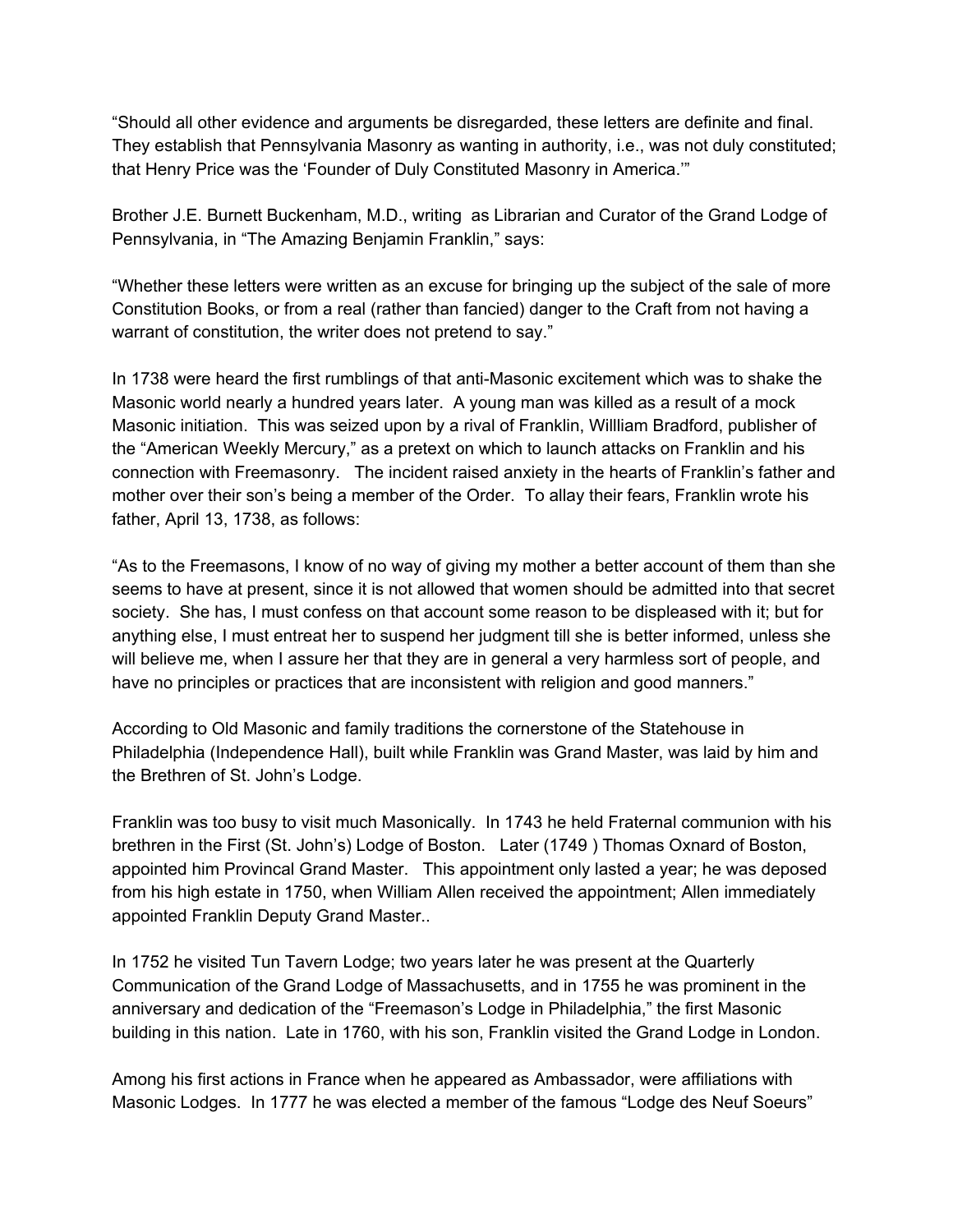(Lodge of the Nine Sisters, or Nine Muses) of Paris, and in 1778 he assisted in Voltaire's initiation into this Lodge. What a meeting that must have been, and what events may of had their beginnings in the meeting of these two brilliant minds - the Frenchman caustic, tart, rapier-like in wit, scathing in denunciation of wrong and evil; Franklin smooth, suave, direct, sensible, keen as his French contem-porary - both laying aside their defensive arms of wit and diplomacy to meet upon the level and part upon the square. Alas, it was not for long - within the year Franklin helped bury the famous Frenchman with Masonic honors. The following year (1779) he was elected Master of the Lodge of the Nine Sisters; and it was not definitely known how much he actually served for he was but an honorary Master. In 1782 he became a member of Lodge de Saint Jean de Jerusalem, and the following year was elected Venerable d'Honneur of that body. The same year he was elected honorary member of Lodge des bons Amis (Good Friends), Rouen In the dedication of a sermon delivered at the request of R.W. Grand Lodge of Pennsylvania, by Rev. Joseph Pilmore in St. Paul's Church, Philadelphia, on St. John;s Day in December, 1786, Franklin referred to as "An Illustrious Brother whose Distinguished Merit among Masons entitles him to their highest veneration." Four years later, April 17, 1790, Benjamin Franklin passed to the Grand Lodge above.

No catalog of Franklin's offices, services, dates, names, and places adequately can convey the essential facts regarding his Masonic Membership. Properly to evaluate them it is necessary to form an accurate mental picture of Franklin the man. But so much talent for so many activities makes it difficult to pick those facets of a many-sided jewel which best reflect the influence Freemasonry had upon him.

Most of his biographers are agree that Franklin's genius showed the greatest advantage in his philosophical concepts, and his abilities as an ambassador. The one pictures the man as he was "in his heart" which is not only good Masonic ritual but also good scripture, since, "as he thinketh in his heart, so he is;" the other paints him a master of tact, of homely wit, and fair-mindedly keen in an age when wit had a rapier edge; as skilled in the arts of diplomacy in a time when intrigue and deceit were the very backbone of bargaining between nation and nation.

His whole life of service exemplifies the practice of toleration on the one hand, and a non-dogmatic, non-credic religion on the other. We cannot prove that he received the inspiration for these from Freemasonry he loved and practiced, but neither can anyone prove the contrary. It is difficult to associate Masonic ideas with such thoughts as Franklin so often expressed, and not see a connection between.

In the Constitution Convention, when Franklin saved it for the Union, and the Union for posterity, he said;

"The longer I live, the more convincing proofs I see of this truth, "That God Governs in the Affairs of Men." And if a sparrow cannot fall to the ground without his notice, it is probable that an empire can rise without His aid? We have been assured, Sir, in the Sacred Writings, that 'except the Lord build the house, they labor in vain that build it.' I firmly believe this; and I also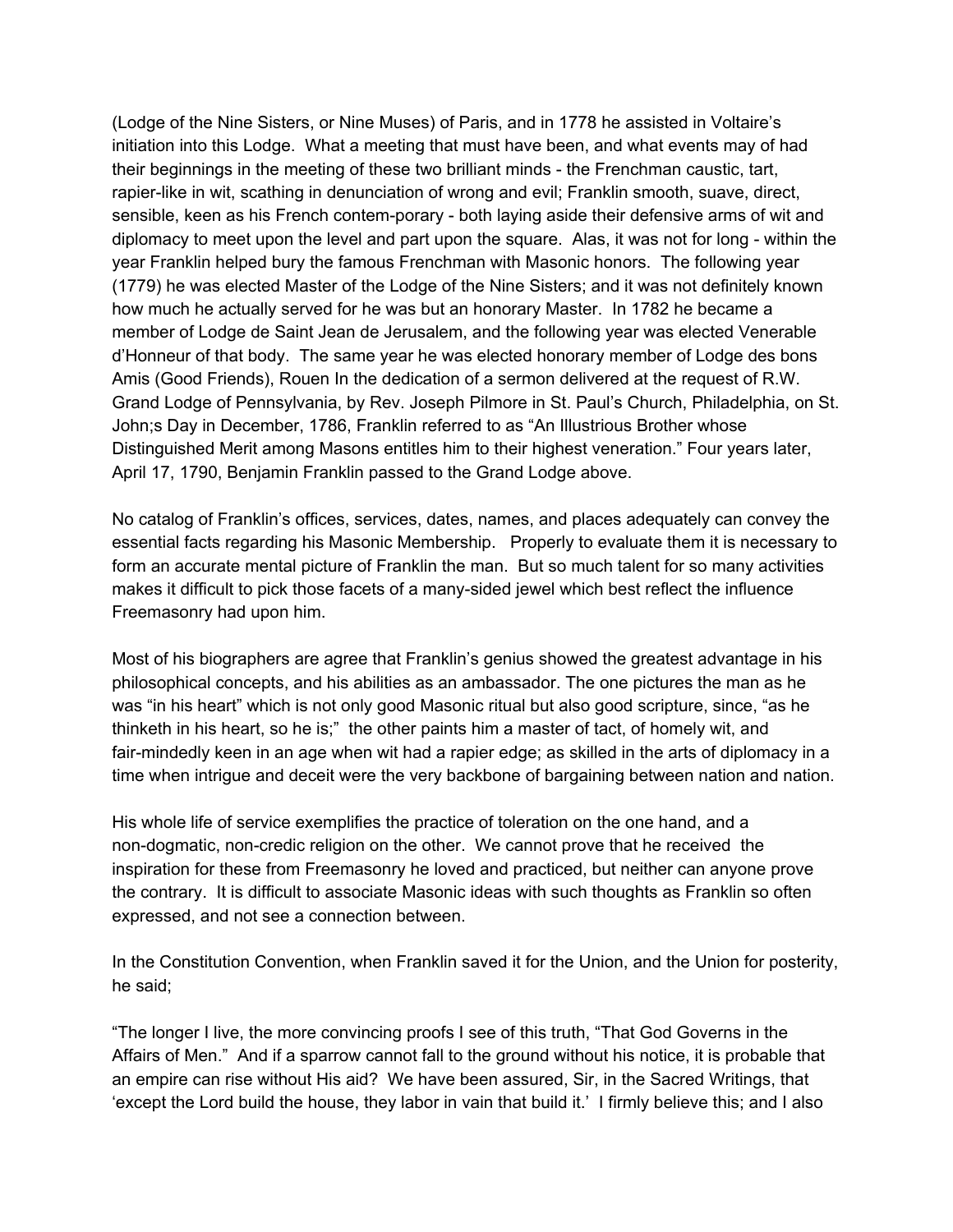believe, that, without His concurring aid, we shall succeed in this political building no better than the builder's of Babel." It would be difficult to put much more Masonry in the same number of words.

To his father he wrote:

"The Scriptures assure me that the last day we shall not be examined for what we thought, but what we did; and our recommendation will not be that we said, 'Lord, Lord!' but that we did good to our fellow creatures. See Matt. XXV."

The famous epitaph he wrote for himself so slightly conceals the Masonic theme of immortality as told in our Legend that all may read who run:

The body of B. Franklin, Printer

(Like the cover of an old book Its contents torn out

And stripped of its Lettering and Guilding)

Lies here, Food for the Worms.

But the Work shall not be wholly lost;

For it will, (as he believed) appear once more,

In a new and more perfect Edition,

Corrected and Amended

By the Author.

Benjamin Franklin had everything that a reformer should have, except the desire to reform for the sake of the reformation. He improved everything which interested him, but he never tried to force his improvements into the lives of others. He could show a world a new way of making glasses, and that lightning comes down a kitestring, and that daylight saving time adds to leisure, and that wit and humor win more causes than arguments, but he did not try to "make laws about it." He improved the printing press, the army and navy, the common stove, ideas of ventilation, paved Philadelphia and made it a better lighted town, invented a hundred gadgets for common living, such as a three wheel clock, a combination library chair and step ladder (they can be bought to this day) an artificial arm to get books from a high shelf, "but he never tried to improve or change or alter Freemasonry."